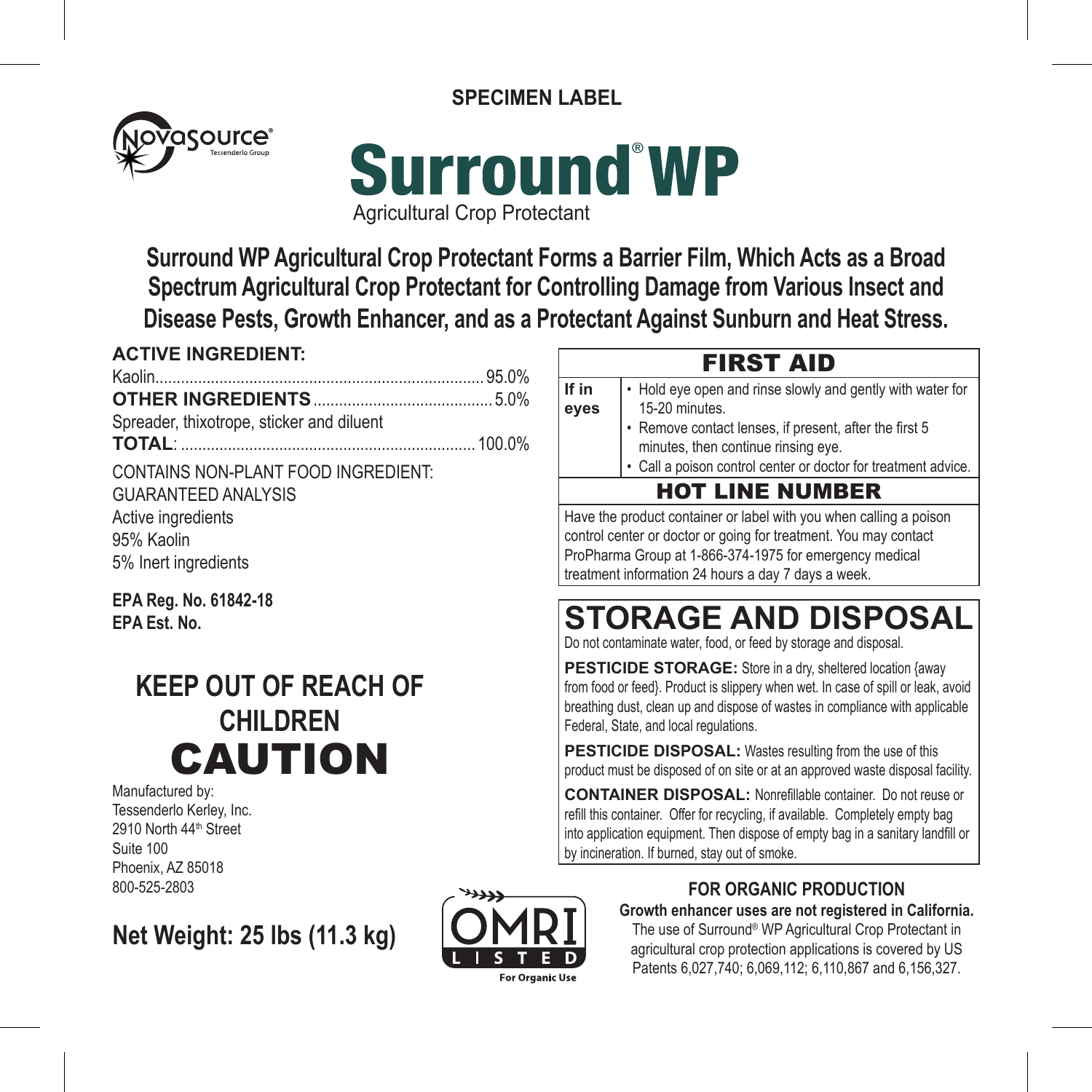## PRECAUTIONARY STATEMENTS

## **HAZARD TO HUMANS AND DOMESTIC ANIMALS**

**CAUTION:** Causes moderate eye irritation. Avoid contact with eyes or clothing. Wash thoroughly with soap and water after handling. Remove contaminated clothing and wash clothing before reuse. Wash thoroughly with soap and water after handling and before eating, drinking, chewing tobacco or using the toilet. Wear the appropriate Personal Protective Equipment.

## **PERSONAL PROTECTIVE EQUIPMENT**

Applicators, mixers, loaders, and other handlers must wear:

- Long sleeved shirt
- Long pants
- Socks and shoes
- Dust/mist-filtering respirator (MSHA/NIOSH approval number prefix TC-21C), or a NIOSH approved respirator with any N, R, P, or HE filter.

When handlers use closed systems, enclosed cabs, or aircraft in a manner that meets the requirements listed in the Worker Protection Standard (WPS) for agricultural pesticides [40 CFR 170.240 (d) (4-6)], the handler PPE requirements can be reduced or modified as specified in the WPS.

Nuisance dust masks and goggles provide the best protection for harvesters especially when plants are shaken during harvest.

Follow the manufacturer's instructions for cleaning/maintaining PPE. If no such instructions for washables, use detergent and hot water. Keep and wash PPE separately from other laundry.

## USER SAFETY RECOMMENDATIONS

- Users should remove clothing/PPE immediately if pesticide gets inside. Then wash thoroughly and put on clean clothing.
- Users should remove PPE immediately after handling this product. As soon as possible, wash thoroughly and change into clean clothing.

## **ENVIRONMENTAL HAZARDS**

For terrestrial uses: Do not apply directly to water, or to areas where surface water is present or to intertidal areas below the mean high water mark. Do not contaminate water when disposing of equipment washwater or rinsate.

## DIRECTIONS FOR USE

It is a violation of Federal law to use this product in a manner inconsistent with its labeling.

Do not apply this product in a way that will contact workers or other persons, either directly or through drift. Only protected handlers can be in the area during application. For any requirements specific to your State or Tribe, consult the state or tribal agency responsible for pesticide regulation.

Do not apply Surround WP Agricultural Crop Protectant through any type of irrigation system.

## AGRICULTURAL USE REQUIREMENTS

Use this product only in accordance with its labeling and with the Worker Protection Standard, 40 CFR Part 170. This standard contains requirements for the protection of agricultural workers on farms, in forests, nurseries, and greenhouses, and handlers of agricultural pesticides. It contains specific instructions and exceptions pertaining to the statements on this label about personal protective equipment. In nurseries and greenhouses workers are prohibited in the treated area and 25 feet in all directions of the nursery or the enclosed treated area until application is complete. **The restricted-entry interval (REI) is 4 hours from the time of application. Do not enter or allow worker entry into treated areas during the restricted-entry interval (REI) of 4 hours unless wearing appropriate PPE.** Personal protection equipment required for early entry workers are long-sleeved shirts, long pants, shoes plus socks and a dust/mist-filtering respirator (MSHA/NIOSH approval number prefix TC-21C), or a NIOSH approved respirator with any N, R, P, or HE filter.

# I. PRODUCT INFORMATION

Surround WP Agricultural Crop Protectant forms a mineral-based particle film intended for protection of agricultural, crops, and plants in nurseries, and greenhouses. When Surround WP Agricultural Crop Protectant is applied to plants, a dry white film results. Many pests are listed as suppressed, which means that full control often is not achieved, and supplemental methods often are needed to enhance the level of control. **Thorough, uniform, and consistent coverage is essential throughout the infestation or stress period.** 

**Pre-harvest intervals (PHI):** Surround WP Agricultural Crop Protectant can be applied up to the day of harvest.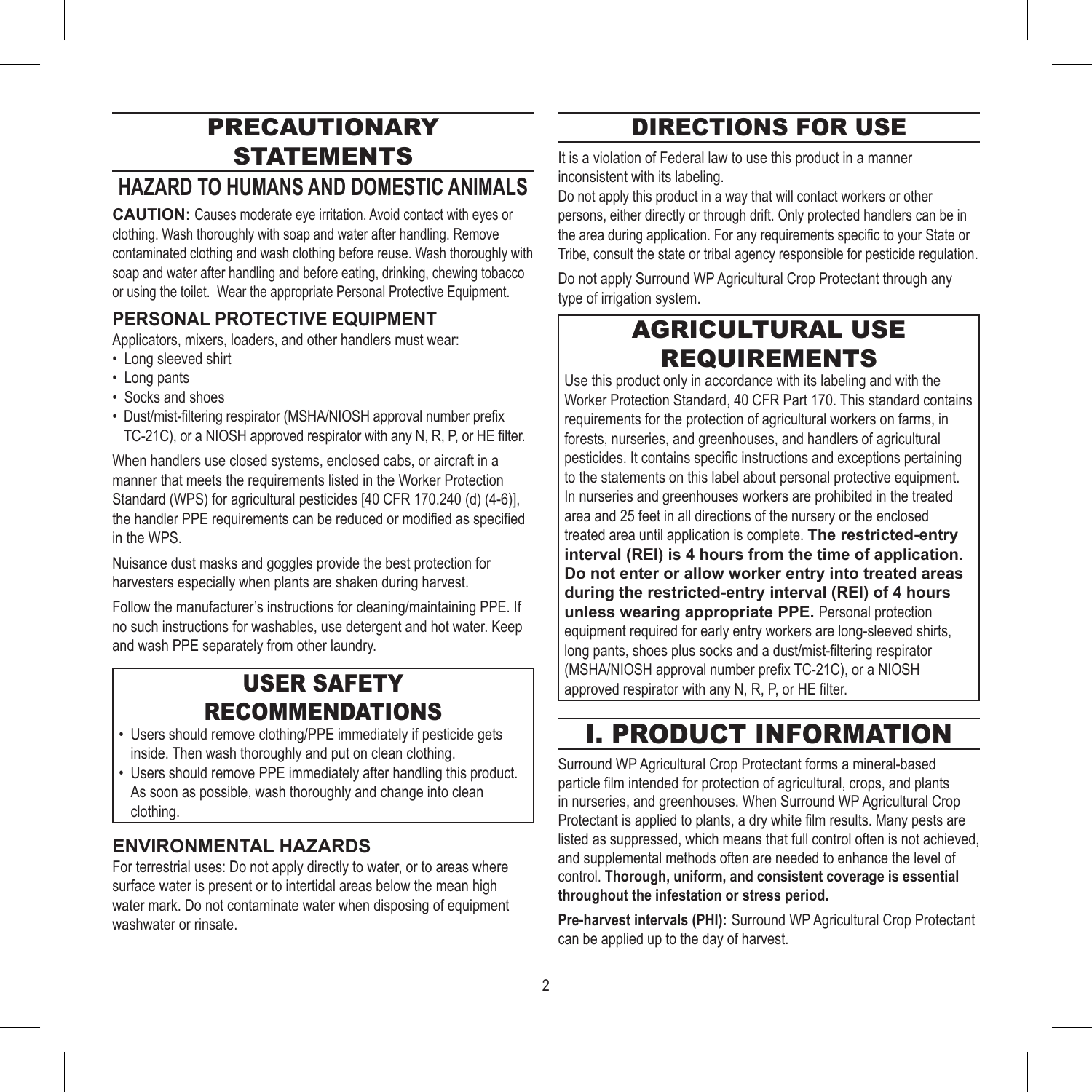For fresh market crops that will not be washed or for field packed crops where a residual white film is not desired, make applications earlyseason only. White residue at harvest may be minimized if applications to smooth skin crops like apples stop when the fruit is approximately ¼ of its expected size.

**Plant Response Precautions:** Surround WP Agricultural Crop Protectant keeps plant surfaces cooler and an advance or delay in maturity can result. Pome and stone fruit can have maturity delays of 3 to 7 days, especially in cool regions.

#### **A. MIX INSTRUCTIONS:**

#### **For Agitating Sprayer Tanks**

- 1. Slowly add Surround WP Agricultural Crop Protectant into the water in a recirculating sprayer tank, making sure to keep agitation brisk. Do not add Surround WP Agricultural Crop Protectant to a sprayer tank that does not have adequate agitation. A pre-mix tank can speed up loading operations if sprayer does not have mechanical agitation. Add directly into the mix basket if pump recirculation empties into the mix basket. If there is no mix basket, add Surround WP Agricultural Crop Protectant very slowly to the recirculating water. Avoid dumping Surround WP Agricultural Crop Protectant directly into pump intake area as this could plug the filter or intake. Mix thoroughly.
- 2. Add tank mix pesticides, if any. See compatibility section below before adding any tank mix pesticides.
- 3. Continue agitation until all of the material is sprayed from the tank.
- 4. At the end of the application, spray until empty and flush system, and nozzles, with fresh water. Periodically check in-line strainer and clean if necessary. Properly dispose of rinse water.

#### **For Non-agitating Sprayer Tanks, Such as Handheld and Backpack Sprayers**

The following mixing sequence must be followed:

- 1. Use Surround WP Agricultural Crop Protectant at a rate of ¼ to ½ lb of Surround WP Agricultural Crop Protectant per one gallon of water. One-half pound is approximately 3 cups. For sprayers difficult to shake, premix in a 5 gallon bucket per the directions below and pour suspension into sprayer.
- 2. Add Surround WP Agricultural Crop Protectant into ¼ to ½ of the water that will be used in the batch to allow adequate space for vigorous shaking. Allow Surround WP Agricultural Crop Protectant to wet and sink into the water slowly. Do not fill with a hose or shake the container while powder is floating on top of the water. Mix thoroughly by shaking the closed container vigorously for 30 seconds.
- 3. Add tank mix pesticides, if any. See compatibility section below before adding any tank mix.
- 4. Add the remainder of the batch water and shake the closed container for an additional 30 seconds.
- 5. Shake the sprayer occasionally during application.
- 6. At the end of the application, spray until empty and flush system and nozzles or, blow air pressure out of the line and nozzle (usually by upending) and store in a cool place. Apply the leftover mix within two to three weeks to avoid spoilage. Rinse the sprayer and allow to air-dry before the next batch.

#### **B. COMPATIBILITY:**

Surround WP Agricultural Crop Protectant is not generally affected by most other insecticides, miticides, and fungicides. However, to ensure compatibility, test tank mixes before use. When mixing with other products, make up a small batch and observe slurry and film characteristics. Curdling, precipitation, spray beading and/or excessive run-off leading to lack of film formation, or changes in viscosity are signs of incompatibility. **Add tank mix pesticides after the Surround WP Agricultural Crop Protectant has been added.** Use of antifoaming agents can interfere with proper coverage. Oil tank mixes can temporarily reduce the whiteness of the film. Use adequate water on oversprays of products that require absorption into the plant to ensure wetting of the Surround WP Agricultural Crop Protectant film.

Tank mixing with other white mineral particulate products such as diatomaceous earth, or other sunburn materials, such as those containing wax, latex or polymer based materials can lead to postharvest washoff problems. Applications of Surround WP Agricultural Crop Protectant over such products or oversprays of such products over Surround WP Agricultural Crop Protectant can also impair post harvest wash off.

#### **C. APPLICATION INSTRUCTIONS (SEE, ALSO, SPECIFIC CROP USE INSTRUCTIONS):**

**Rates:** Rate is dependent on the amount of foliage that needs to be covered however do not exceed a maximum application rate of 100 lbs. Surround WP Agricultural Crop Protectant in 100 gallons of water per acre.

**Concentration** (the amount of Surround WP Agricultural Crop Protectant per 100 gallons of water): The best concentration of Surround WP Agricultural Crop Protectant is between 25 to 50 lbs Surround WP Agricultural Crop Protectant per 100 gallons: 1/4 to 1/2 lb Surround WP Agricultural Crop Protectant (or 1.5 to 3 cups of Surround WP Agricultural Crop Protectant) per gallon of water, but concentrations of up to 100 lbs per 100 gallons are allowed for specific crop uses. (See sections II.a., II.d., II.e., and II.h. below).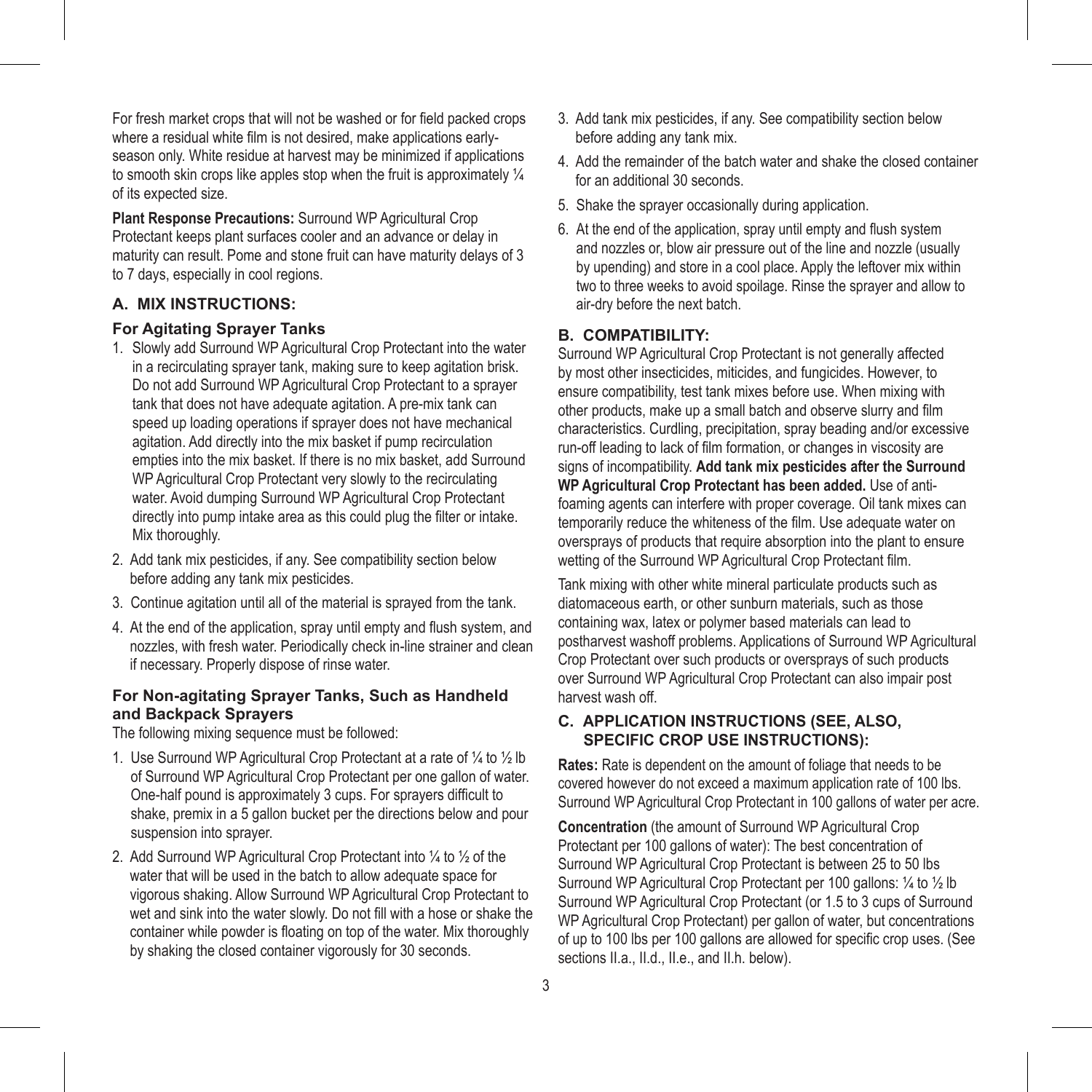**Coverage:** Use sufficient spray volume to obtain thorough **neardrip** coverage. Two or more applications are desirable for complete coverage. For optimal performance as an insecticide, applications must coat all portions of plant that are to be protected, including both sides of the leaves. Apply an additional spray if coverage is insufficient. Spreading on waxy plant surfaces is usually better when the plant surface is warm.

Dwarf, semi-dwarf, and otherwise well-pruned trees will be easier to cover than large trees. Optimum efficacy often is more difficult to achieve in large trees due to increased difficulty achieving thorough coverage.

Applications to tree crops can be made with commercial air blast or high-pressure sprayers that provide enough air turbulence to coat both sides of the leaves, bark, and fruit. The best coverage is achieved at a tractor speed of less than 3 mph when using airblast sprayers.

**Plant Color Change:** Plant surfaces will typically turn a hazy white color after drying. Additional treatments will turn the plant surfaces a deeper white. This is normal and indicates appropriate film formation.

**Foliage Dryness:** Applications to dripping wet foliage can provide inadequate coverage.

**Under Hot, Dry Conditions:** Best results are obtained with nozzles that produce a fine spray when using Surround WP Agricultural Crop Protectant under normal temperature and humidity conditions. Under very hot and dry conditions, increase volume of water and droplet size to improve deposition.

**Spray Methods:** Air blast, high-pressure handgun, or boom sprayers provide the best results. Do not apply by chemigation. Observe specific crop label instructions for directions regarding spray volume. Calibrate spray equipment per equipment manufacturer to deliver the required volume. At given concentrations, the flow rate of suspended Surround WP Agricultural Crop Protectant is similar to water. Strainers, preferably no finer than 40 mesh, in the spray system and behind each nozzle per normal practice helps to reduce nozzle clogging.

**When the dry foliage has lost its white appearance or when gently rubbing the treated area with a dark piece of cloth does not leave a white residue on the cloth, reapplication is necessary.** Heavy rainfall, new growth, and wind erosion will affect film quality. Reapply to re-establish coverage after heavy rain as soon as the foliage is dry. However, reapplication often is not necessary if all target surfaces remain thoroughly coated and insect pressure is light. Excessively thick coatings can provide poor performance.

**Aerial Application:** Surround WP Agricultural Crop Protectant applied by air will reduce heat stress and sunburn damage if sufficient coverage can be achieved and maintained. Aerial applications often are not effective for controlling insects or diseases. It is best when using aerial

applications to take all precautions needed to minimize or eliminate drift, e.g., do not spray under windy or gusty conditions. It is best to make applications not more than ten feet above the top of the largest plant unless a greater height is required for aircraft safety. It is best when making applications at low relative humidity to increase droplet size to compensate for evaporation. Only use spray drift agents approved by Tessenderlo Kerley, Inc.

**Non-Target Surfaces:** Do not spray where the resulting visible white film will be undesirable or cannot be washed off, such as porous wood. masonry, asphalt, and other valuable goods.

#### **D. GROWTH ENHANCER, SUNBURN AND HEAT STRESS PROTECTANT:**

When applied at given rates and frequencies, benefits such as increased plant vigor and improved yields typically occur on many crops. Under high ambient temperatures, Surround WP Agricultural Crop Protectant reduces canopy temperature and, therefore, can help to reduce heat and water stress. When Surround WP Agricultural Crop Protectant is used, many fruits have shown improved fruit color, soluble solids, smoothness, and size with less russet, dropping, sunburn, and cracking.

Sunburn Suppression: Apply to sunburn-prone fruit, leaf, or limb and trunk bark surfaces before conditions leading to sunburn occur. If initiating sprays for sunburn suppression, where there have been no prior sprays, provide thorough coverage of all fruit or other plant surfaces prior to sunburn-causing conditions with one to two full rate applications 7 days apart. Depending upon the length of the high heat period, three to four applications in total often are needed with subsequent applications every 7 - 21 days. Good coverage on typical semi-dwarf trees is best achieved with the initial one to two sprays, at 50 lbs in 100 to 200 gallons per acre to achieve near-drip coverage on the fruit or other plant surfaces. However, if allowed (see specific crop group directions), up to 100 lbs/100 gal are allowed when spray frequencies need to be reduced. Make subsequent applications at half to full rates if even coverage is maintained throughout the high heat period. Under windy conditions. Surround WP Agricultural Crop Protectant can be rubbed off by leaf movement making reapplication necessary.

**Aerial Application:** Aerial applications for sunburn and heat stress reduction are best made at concentrations of no more than 1 lb of Surround WP Agricultural Crop Protectant per 1 gallon of water. Use no less than 10 gallons per acre, but on trees 20 or more gallons per acre are preferred. Repeat applications 3 - 4 times per above intervals or as necessary to establish and maintain even coverage on fruit surfaces throughout the high heat period. See aerial applications under I c. 4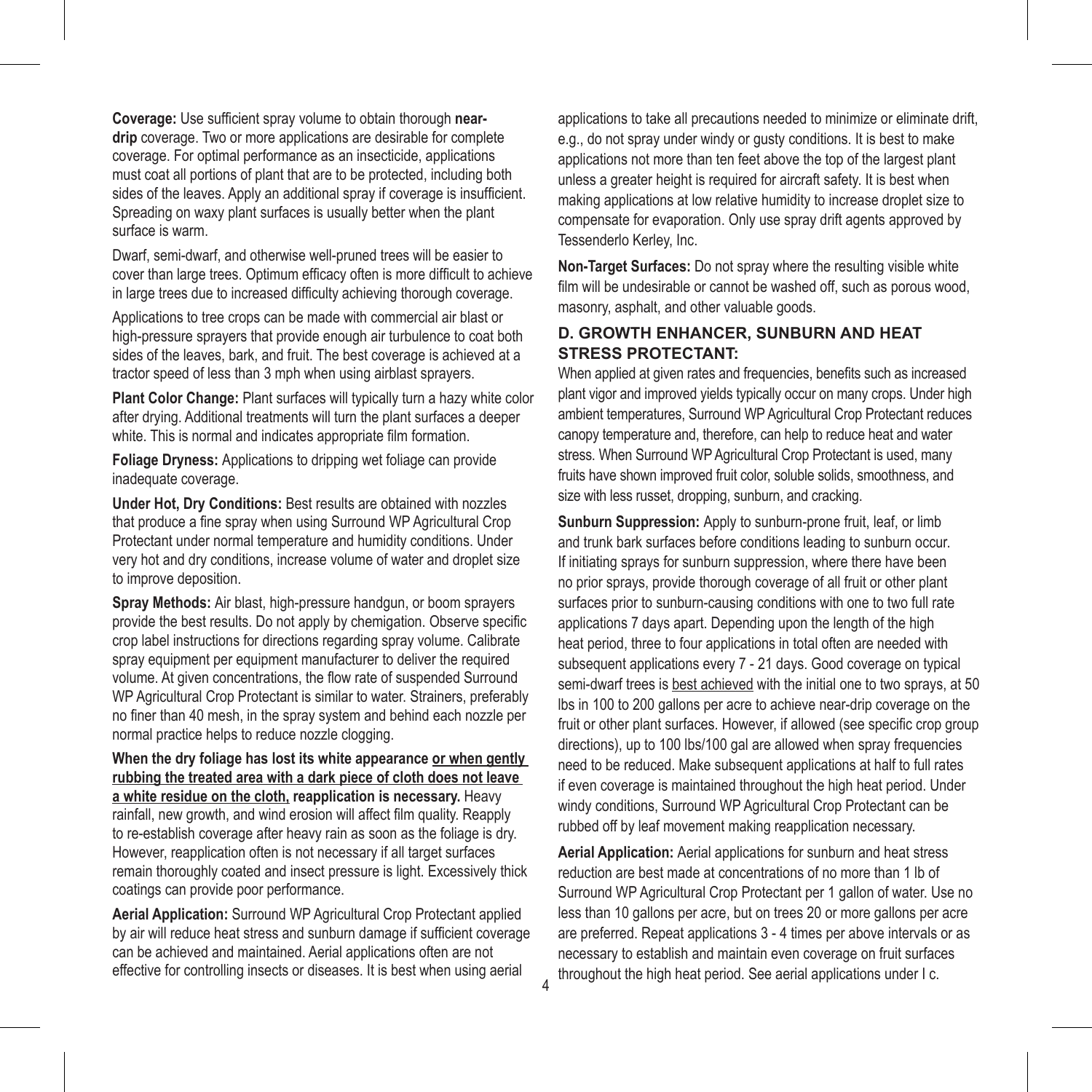#### **E. PACKING AND PROCESSING:**

Washing is required unless only early season applications are made and the film weathers off before harvest. Most residues wash off with packing line brushing and forced water sprays. An approved washing detergent is typically helpful if used in the packing line and or wash tank. Perform a pre-harvest washing trial to determine if a washing detergent is necessary. Waxing further improves fruit appearance.

**For fresh market apples that will not be waxed, such as apples for organic markets or specific export markets that do not accept waxed apples or for washed crops where traces of white residue are not acceptable: Unless washing facilities are adequate, cease applications enough in advance of harvest to allow residue to weather off completely.** For 'Red Delicious' and 'Braeburn' apples varieties do not apply any later than two months prior to harvest.

## II. CROP GROUPS

#### **A. TREE FRUIT**

**Volume:** Apply to near-drip. Do not apply to run-off to avoid waste and poor coverage. For typical semi-dwarf trees in full foliage, it is best to use 100 to 200 gallons per acre. Adjust volume per Tree Row Volume to achieve near drip for larger or smaller trees.

**Concentration** (the amount of Surround WP Agricultural Crop Protectant per 100 gallons of water): It is best to use 25 to 50 lbs Surround WP Agricultural Crop Protectant per 100 gallons of water, but concentrations of up to 100 lbs per 100 gallons are allowed. Early applications typically use 37.5 to 50 lbs per 100 gallons of water per acre while follow-up applications may only require 12.5 to 25 lbs (25 lbs is preferred) per 100 gallons of water per acre.

## **Pome Fruits Such as apple, crabapple, quince, pear and loquat**

| <b>PEST</b> | <b>LBS PRODUCT/</b><br><b>ACRE</b> | <b>APPLICATION INSTRUCTIONS</b>                                                                                                                                                                                                                                                                                                                              |
|-------------|------------------------------------|--------------------------------------------------------------------------------------------------------------------------------------------------------------------------------------------------------------------------------------------------------------------------------------------------------------------------------------------------------------|
| Pear psylla | 50-1001                            | • On mature pear trees apply 100-200 gal/acre.<br>• Prebloom: Apply 3 applications, applying every 7-10 days<br>starting at delayed dormant, but no later than green cluster bud.<br>• Petal Fall: Apply 3 applications, applying every 7-14 days starting<br>at first petal fall.<br>• Spring populations can be reduced with a fall or winter application. |

(continued)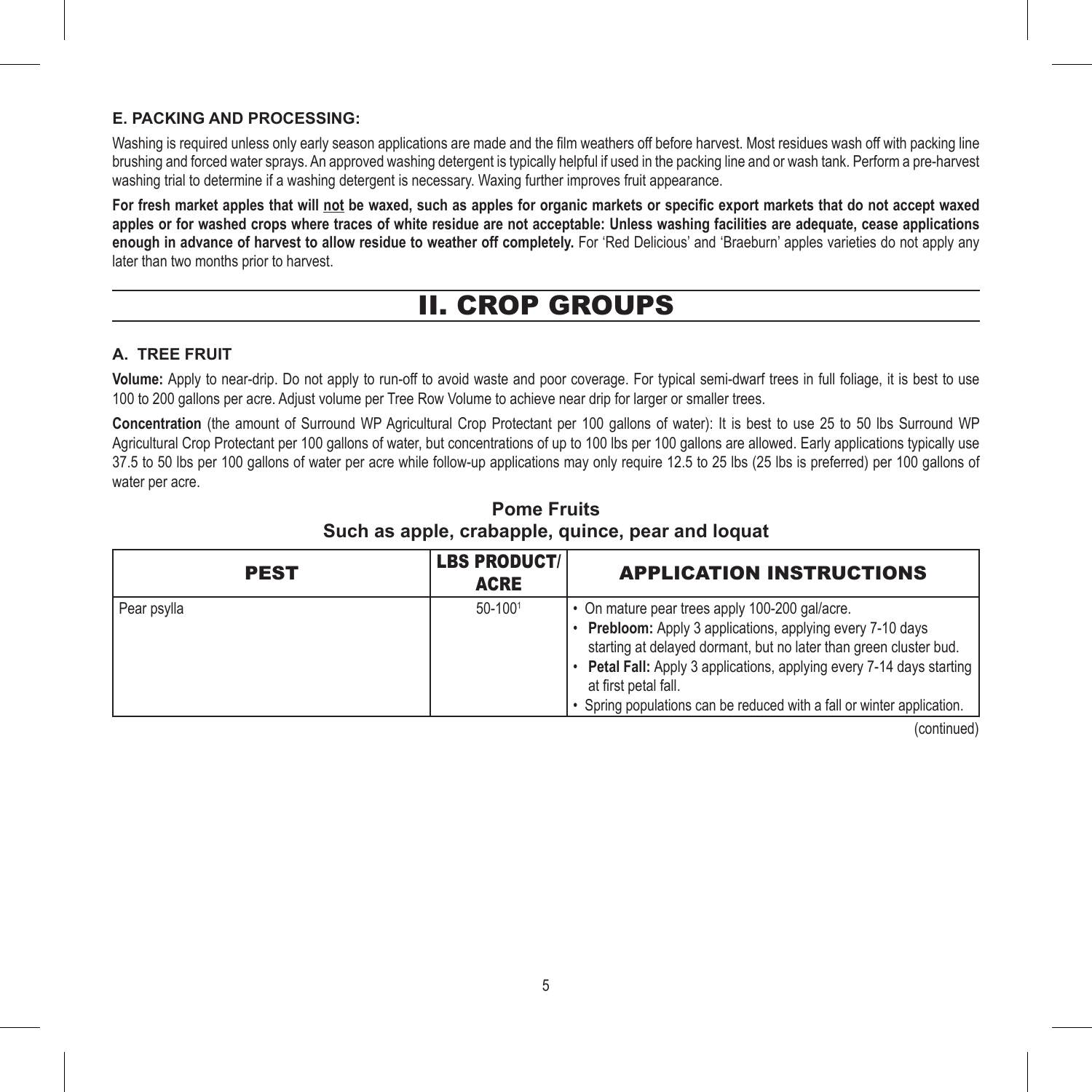| <b>PEST</b>                                                                                                                                                                                                                                                                                                                                           | <b>LBS PRODUCT/</b><br><b>ACRE</b> | <b>APPLICATION INSTRUCTIONS</b>                                                                                                                                                                                                                                                                                                                                                                         |
|-------------------------------------------------------------------------------------------------------------------------------------------------------------------------------------------------------------------------------------------------------------------------------------------------------------------------------------------------------|------------------------------------|---------------------------------------------------------------------------------------------------------------------------------------------------------------------------------------------------------------------------------------------------------------------------------------------------------------------------------------------------------------------------------------------------------|
| Insects<br>Pear: Cutworms, pear midge, pear slug<br>Apple: Apple sucker, climbing cutworm, eastern<br>tent caterpillar, European apple sawfly, Gypsy moth,<br>Japanese beetle, June beetle<br>Pear and Apple: Grasshoppers, green fruit worm,<br>leafrollers, Lygus bug, Mormon cricket, periodical<br>cicada, stink bug, tarnished plant bug, thrips | $25 - 50$                          | Suppression only.* Start before infestation and continue at 7-14 day<br>intervals. Do not widen respray interval past 14 days.                                                                                                                                                                                                                                                                          |
| <b>Apple or Pear Diseases</b><br>Fabrea leafspot                                                                                                                                                                                                                                                                                                      |                                    | Suppression only* Apply prior to conditions favoring disease<br>development and maintain coverage throughout the disease<br>infection period. Supplements are generally necessary especially in<br>high-pressure areas.                                                                                                                                                                                 |
| Over-wintering leafrollers, especially obliquebanded<br>leafroller (OBLR)                                                                                                                                                                                                                                                                             |                                    | Apply 2 sprays 7 days apart starting just prior to green tip or at initial<br>emergence of leafroller larvae.                                                                                                                                                                                                                                                                                           |
| Leafhoppers <sup>2</sup>                                                                                                                                                                                                                                                                                                                              |                                    | Apply first spray within 3 days of first petal fall or at initial infestation.<br>Continue every 7-14 days during infestation period.                                                                                                                                                                                                                                                                   |
| Lacanobia                                                                                                                                                                                                                                                                                                                                             |                                    | • Oviposition: Apply at least one spray at start of oviposition. A<br>second spray within 5-7 days improves efficacy.<br>• Egg Hatch: Apply 2-3 sprays starting at initial egg hatch and<br>continuing at 7-day intervals.<br>• Using Surround WP Agricultural Crop Protectant for the later<br>generation of lacanobia is allowable if fruit will be thoroughly<br>washed prior to picking or packing. |
| Apple maggot                                                                                                                                                                                                                                                                                                                                          |                                    | Apply 2 sprays 7 days apart before expected oviposition or first<br>detection of infestation. Continue applications every 7-14 days to<br>keep fruit completely covered during egg lay period.                                                                                                                                                                                                          |
| Codling moth (first generation only), oriental fruit<br>moth, plum curculio                                                                                                                                                                                                                                                                           | $25 - 50$                          | Suppression only.* Apply at biofix or first detection. Continue<br>applications every 7 days to keep fruit completely covered during<br>egg lay period.                                                                                                                                                                                                                                                 |
| Sunburn and heat stress                                                                                                                                                                                                                                                                                                                               |                                    | See I d                                                                                                                                                                                                                                                                                                                                                                                                 |
| 1Rates of 100 lbs in 100 to 200 gallons allowed on pear trees during prebloom for high infestation.<br><sup>2</sup> Applications at petal fall can sometimes disrupt leaf miner parasitism, requiring control measures.<br>*If complete control is needed, consider using supplemental controls.                                                      |                                    |                                                                                                                                                                                                                                                                                                                                                                                                         |

#### **Horticultural Benefits**

Surround WP Agricultural Crop Protectant often enhances fruit quality (see I d for general horticultural benefits) if applications start at petal fall and are continued until mid to late season. For petal fall applications, see footnote 2 above about leaf miner. Many pear cultivars, particularly Comice and Anjou varieties have shown improved fruit color, smoothness, and size with less russet when Surround WP Agricultural Crop Protectant is used. Some apple cultivars have shown less bitter pit and corking in season-long programs.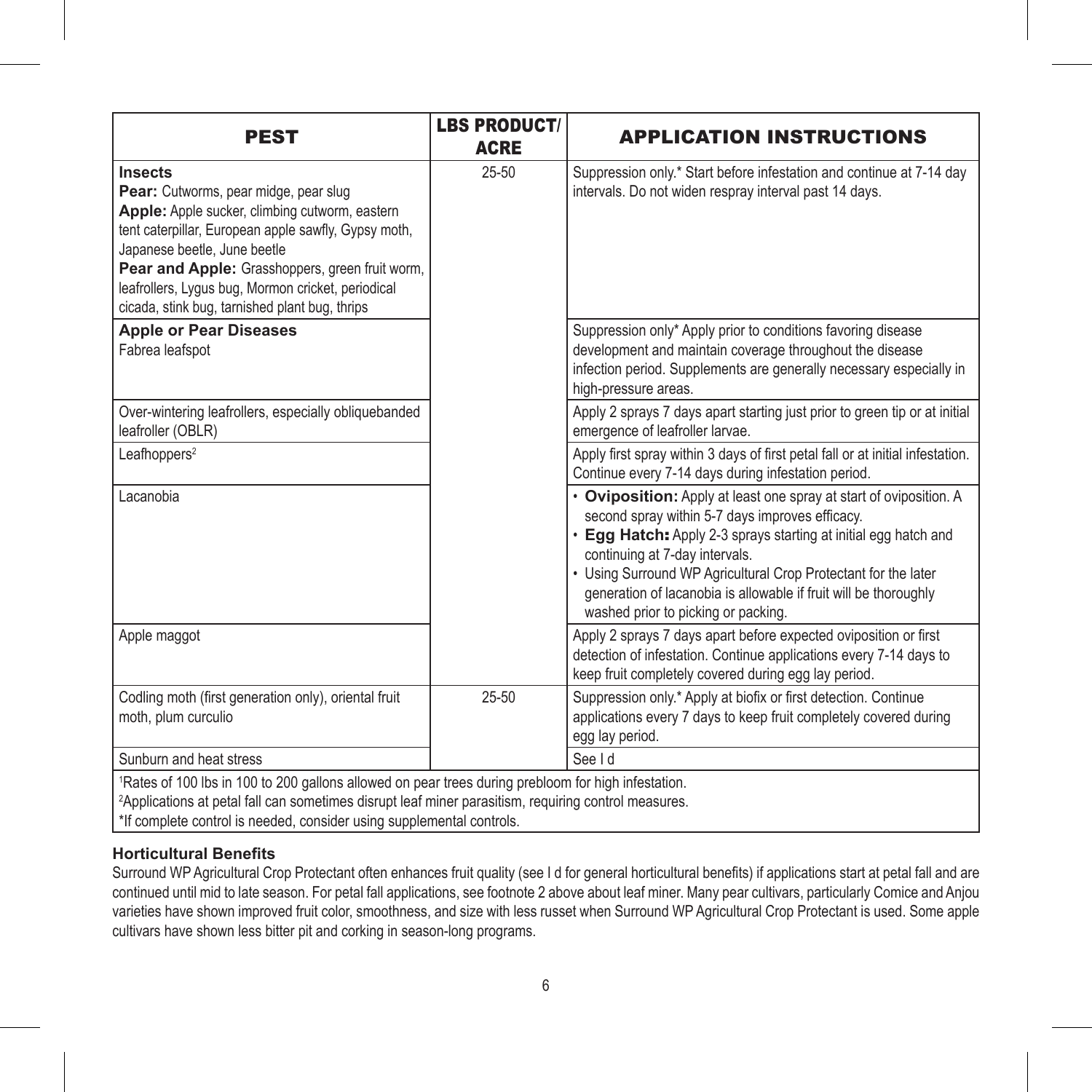#### **Diseases**

Surround WP Agricultural Crop Protectant sometimes can enhance the efficacy of wettable sulfur and/or lime-sulfur against scab, powdery mildew, sooty blotch, and flyspeck. The use of wettable type sulfurs are preferred, if tank mixing sulfur with Surround WP Agricultural Crop Protectant. Do not tank-mix elemental sulfurs with Surround WP Agricultural Crop Protectant.

#### **Non-waxed Fresh Apples and Pears (also, see 1.e.)**

For fresh market apples and pears that will not be waxed, such as fruit for organic markets or specific export markets that do not accept waxed fruit: It is best that Surround WP Agricultural Crop Protectant not be applied any later than two months prior to harvest as slight traces of white sometimes can still be visible after washing. This especially applies to 'Red Delicious' and 'Braeburn' cultivars.

### **Stone Fruit**

### Such as apricot, sweet or tart cherries, nectarine, peach, plum, pluot, plumcot<sup>1</sup> and prune

| <b>PEST</b>                                                                                                                                                            | <b>LBS PRODUCT/</b><br><b>ACRE</b> | <b>APPLICATION INSTRUCTIONS</b>                                                                                                                                                                             |
|------------------------------------------------------------------------------------------------------------------------------------------------------------------------|------------------------------------|-------------------------------------------------------------------------------------------------------------------------------------------------------------------------------------------------------------|
| Japanese beetle, rose chafer                                                                                                                                           | $25 - 50$                          | Suppression only* Start one week prior to expected infestation and<br>follow with 3 to 4 applications at $5 - 7$ day intervals                                                                              |
| Oblique banded leafroller (OBLR), thrips                                                                                                                               |                                    | Suppression* only for OBLR. Start at pink bud and continue<br>applications at $5 - 7$ day intervals through jacket split.                                                                                   |
| Leafhoppers including sharpshooters                                                                                                                                    |                                    | Suppression only.* Start before expected infestation, if possible.<br>• Until harvest: Apply at 7 - 14 day intervals up to bloom<br>• Post harvest: Apply 2 or more applications at 7 - 14 day<br>intervals |
| Cherry fruit flies, grasshoppers, June beetle,<br>leafhoppers, navel orange worm, oriental fruit moth                                                                  |                                    | Suppression only.* Start before expected infestation, if possible and<br>continue at 7 - 14 day intervals.                                                                                                  |
| Plum curculio                                                                                                                                                          |                                    | Suppression only.* Apply at 7 day intervals throughout egg laying<br>period.                                                                                                                                |
| Sunburn and heat stress <sup>1</sup>                                                                                                                                   | 25-100                             | See I d                                                                                                                                                                                                     |
| *If complete control is needed, consider using supplemental controls.<br>1Rates of 100 lbs in 100 to 200 gallons allowed for post-harvest sunburn and heat stress use. |                                    |                                                                                                                                                                                                             |

**Special Directions**

Special Washing Considerations for Stone Fruit: For fresh market fruit, special washing is required; especially for fuzzy peaches. Most residues wash off with brushing and forced water sprays. An approved fruit cleaning detergent can be used in packing line and/or wash tank. Prior to brushing, a pre-soak in approved fruit cleaning detergent is usually needed for fuzzy peaches. A pre-harvest washing trial is a good practice to determine if a detergent is necessary. Waxing further improves fruit appearance. If fresh market stone fruit cannot be washed as noted above, discontinue sprays when the fruit are approximately ¾ inch in diameter. Residues of Surround WP Agricultural Crop Protectant do not affect processed fruit quality.

If cherries are for fresh market, discontinue application when fruit are half size (approximately ¼ inch) if no washing is available.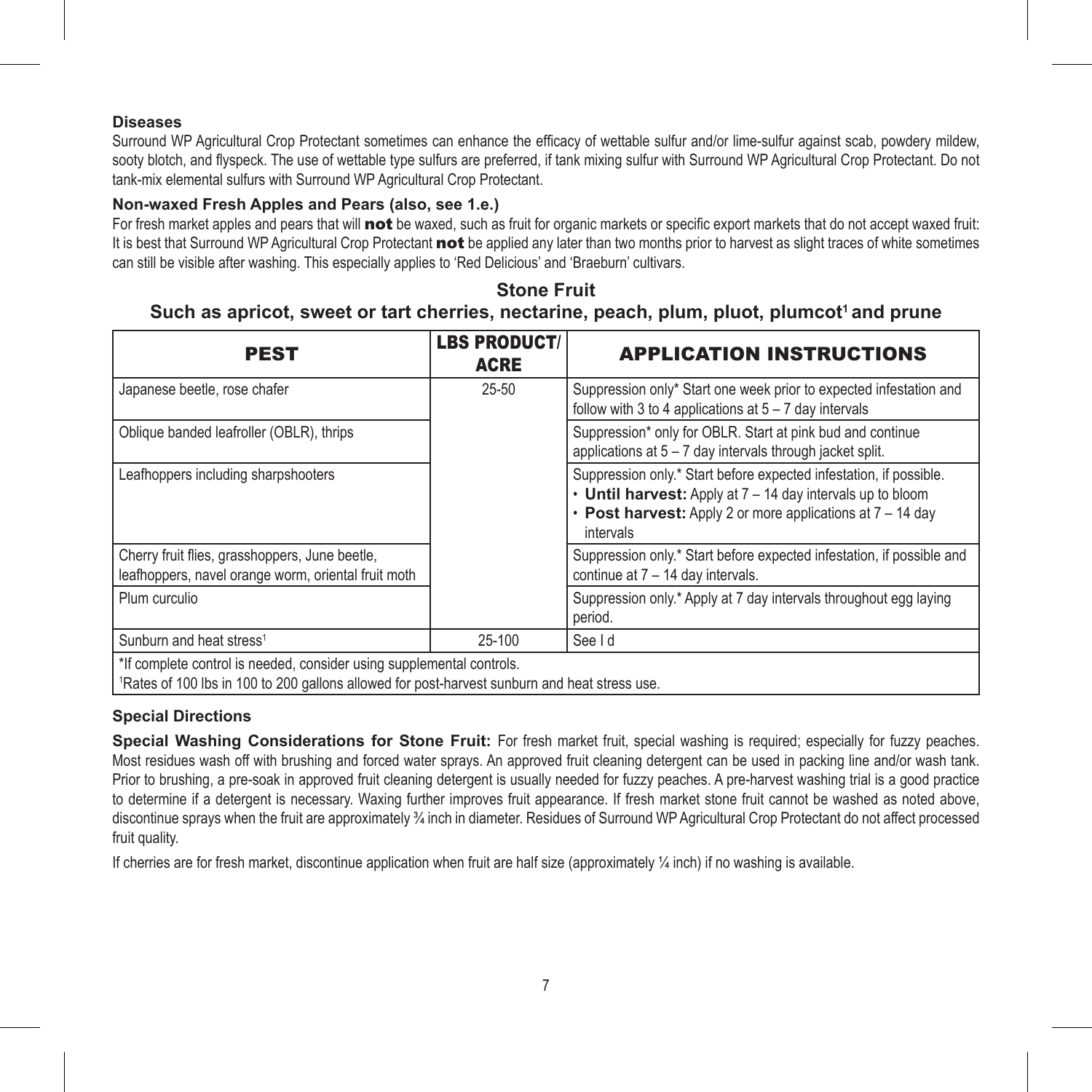### **Citrus Fruits**

**Such as lemon, lime, grapefruit, mandarin, satsuma mandarin, pummelo, mandarin, tangelos, kumquat and oranges**

| <b>PEST</b>                                                                                                                                        | <b>LBS PRODUCT/</b><br><b>ACRE</b> | <b>APPLICATION INSTRUCTIONS</b>                                                                                                                                                 |
|----------------------------------------------------------------------------------------------------------------------------------------------------|------------------------------------|---------------------------------------------------------------------------------------------------------------------------------------------------------------------------------|
| Thrips                                                                                                                                             | $50 - 75$ <sup>1</sup>             | Start at pre-bloom. Continue at 5 - 7 day intervals throughout bloom.<br>Post-bloom continue at 7 - 14 day intervals through infestation.                                       |
| Leafhoppers including sharpshooters                                                                                                                |                                    | Suppression only*<br>• Apply every 7 - 14 days as infestation occurs.<br>• Near-harvest: Apply at least 2 applications 7 days apart for<br>pre-harvest control of sharpshooters |
| Citrus psyllid, diaprepes root weevil, grasshoppers                                                                                                |                                    | Suppression only.* Apply every 7 - 14 days as infestation occurs.                                                                                                               |
| Sunburn and heat stress                                                                                                                            |                                    | See I d.                                                                                                                                                                        |
| <sup>1</sup> 50 lbs per 200 gallons per acre preferred for 12-foot trees.<br>*If complete control is needed, consider using supplemental controls. |                                    |                                                                                                                                                                                 |

#### **B. NUT CROPS**

**Volume:** Apply to **near-drip**, not to excessive run-off. For 20-foot trees, it is best to use 200 gallons per acre. Large trees like walnut and pecan can require up to 300 gallons per acre.

**Concentration** (the amount of Surround WP Agricultural Crop Protectant per 100 gallons of water): It is best to use 25 to 50 lbs Surround WP Agricultural Crop Protectant per 100 gallons of water.

## **Tree Nuts**

## **Such as almond, beech nut, Brazil nut, butternut, chestnut, cashew, filbert, hickory nut, macadamia nut, pecan, walnut and including pistachio**

| <b>PEST</b>                                                                                                                         | <b>LBS PRODUCT/</b><br><b>ACRE</b> | <b>APPLICATION INSTRUCTIONS</b>                                                                                                                                                  |
|-------------------------------------------------------------------------------------------------------------------------------------|------------------------------------|----------------------------------------------------------------------------------------------------------------------------------------------------------------------------------|
| Aphids such as pecan, black, and yellow aphid,<br>codling moth, grasshoppers, husk fly, leafhoppers,<br>naval orangeworm, stink bug | $50 - 75$ <sup>1</sup>             | Suppression only.* Start at biofix or as infestation occurs. Apply<br>every 7 - 14 days throughout infestation. For codling moth, apply a<br>minimum of 2 sprays per generation. |
| Sunburn and heat stress                                                                                                             |                                    | See I d.                                                                                                                                                                         |
| 150 lbs per 200 gallons per acre preferred.<br>*If complete control is needed, consider using supplemental controls.                |                                    |                                                                                                                                                                                  |

#### **C. SMALL FRUITS**

**Volume:** Apply to near-drip. Do not apply to run-off to avoid waste and poor coverage. The volume of water/acre required will increase throughout the growing season in relationship to the increasing size of the crop and its foliage.

**Concentration** (the amount of Surround WP Agricultural Crop Protectant per 100 gallons of water): It is best to use 25 to 50 lbs Surround WP Agricultural Crop Protectant per 100 gallons of water.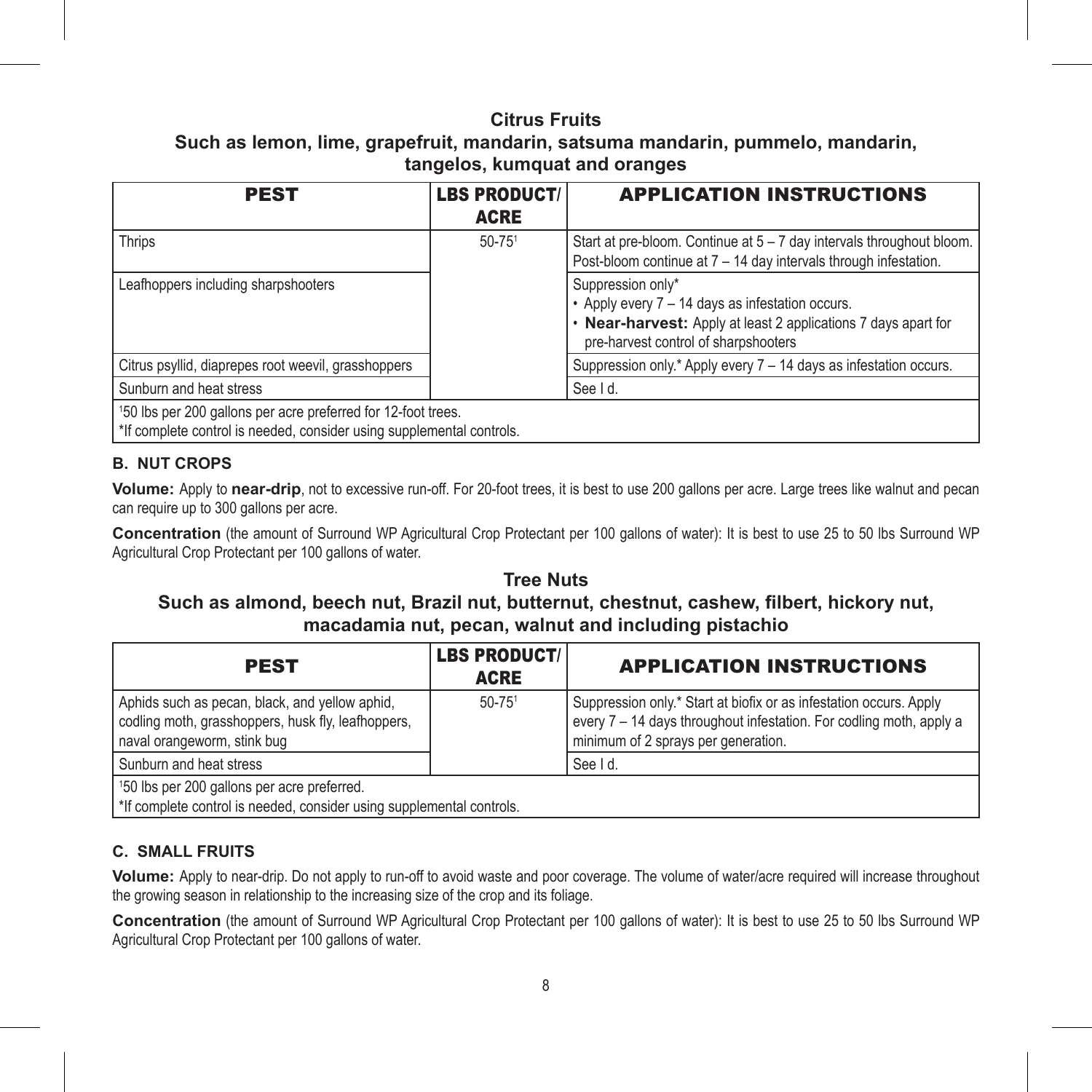#### **Berries**

## **Such as blackberry, raspberry, dewberry, boysenberry, loganberry, elderberry, blueberry, ribes such as currant and gooseberry and including cranberry**

| <b>PEST</b>                                                                                                           | <b>LBS PRODUCT/</b><br><b>ACRE</b> | <b>APPLICATION INSTRUCTIONS</b>                                                                                                                                                    |
|-----------------------------------------------------------------------------------------------------------------------|------------------------------------|------------------------------------------------------------------------------------------------------------------------------------------------------------------------------------|
| Blackberry psyllid, grasshoppers, Japanese beetle,<br>leafhoppers, leafrollers, plum curculio, rose<br>chafer, thrips | $25 - 501$                         | Suppression only.* Begin applications after fruit set and prior to<br>infestation, applying every 7 - 14 days.                                                                     |
| Blueberry maggot                                                                                                      |                                    | Suppression only.* Apply 2 sprays 7 days apart before expected<br>infestation or first detection of infestation. Continue applications<br>every 7 - 14 days during egg lay period. |
| Sunburn and heat stress                                                                                               |                                    | See I d.                                                                                                                                                                           |
| 125 lbs per 50 gallons per acre preferred<br>*If complete control is needed, consider using supplemental controls.    |                                    |                                                                                                                                                                                    |

#### **Special Directions**

Apply on flesh market berries only up to the first three weeks after fruit set as trace residues can be difficult to remove after harvest. Application of plain water via normal sprayer prior to harvest can help to reduce Surround WP Agricultural Crop Protectant residues. Processing blueberries can be washed using detergent and water sprayers capable of rinsing away residues in the packing line. Minor residues of Surround WP Agricultural Crop Protectant on blueberries for processing are acceptable provided no other pesticides are also present.

#### **Grapes**

| <b>PEST</b>                                                                                                                                        | <b>LBS PRODUCT/</b><br><b>ACRE</b> | <b>APPLICATION INSTRUCTIONS</b>                                                                                                                           |
|----------------------------------------------------------------------------------------------------------------------------------------------------|------------------------------------|-----------------------------------------------------------------------------------------------------------------------------------------------------------|
| Thrips                                                                                                                                             | $25 - 501$                         | Apply 1 – 2 applications 7 days apart when pest reaches treatment<br>threshold.                                                                           |
| Rose chafer, omnivorous leafroller, grape leafroller,<br>grape leaf folder, grasshoppers, grape leaf<br>skeletonizer, Japanese beetle, June beetle |                                    | Suppression only.* Start at biofix or as infestation occurs, applying a<br>minimum of $2 - 3$ applications by applying every $7 - 14$ days.               |
| Leafhoppers including sharpshooter                                                                                                                 |                                    | Apply initial application as infestation occurs, applying at least<br>$2 - 3$ applications by applying every $7 - 14$ days throughout the<br>infestation. |
| Sunburn and heat stress                                                                                                                            |                                    | See I d.                                                                                                                                                  |
| 125 lbs in 50 gallons per acre preferred.                                                                                                          |                                    |                                                                                                                                                           |

\*If complete control is needed, consider using supplemental controls.

#### **Special Directions**

Wine grapes: Harvest parameters can be altered and maturity can be delayed especially in white wine varieties. Closely monitor harvest parameters to determine optimal time to harvest. Changes in harvest parameters can affect final taste. Wine grapes sprayed up to veraison will have minimal adherence to berries. Applications after veraison will adhere more on grape berries.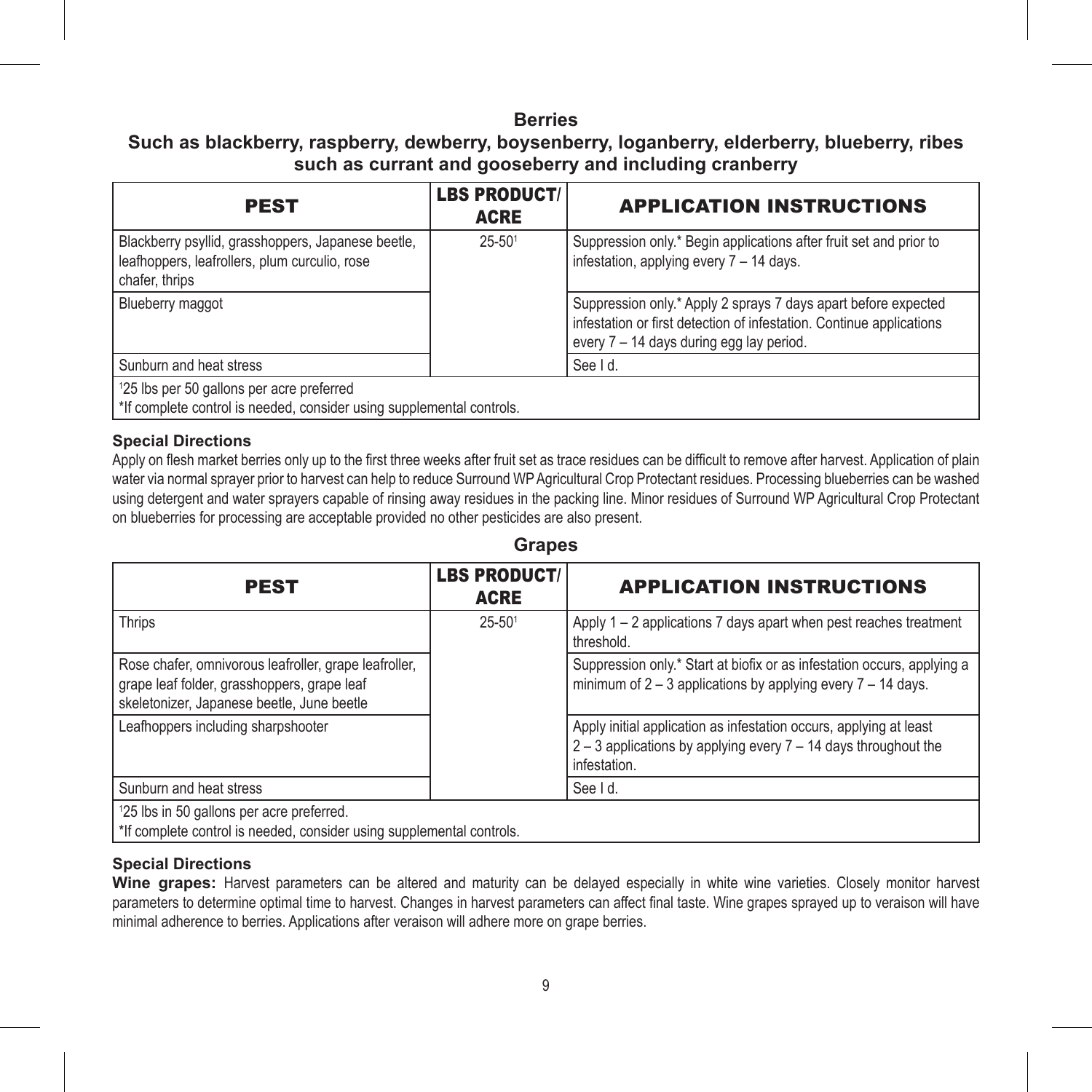#### **Raisin grapes:**

It is best that raisin grapes be sprayed only up to bunch closing, then can be continued post harvest.

**Table grapes:** Do not spray table grapes from first bloom to harvest as white residue can remain on the rachis and fruit until harvest. Infestations can be sprayed up to first bloom, and again after harvest.

#### **D. FIELD VEGETABLES**

**Volume:** Apply to **near-drip**. Do not apply to run-off to avoid waste and poor coverage. The volume of water/acre required will increase throughout the growing season in relationship to the increasing size of the crop and its foliage. Seedlings will need less water and a lower amount of Surround WP Agricultural Crop Protectant than fully mature plants to uniformly coat their surfaces. Adjust the volume of water and rate used throughout the season based upon plant size. Lower volumes and rates are typically used only for immature plants.

**Concentration** (the amount of Surround WP Agricultural Crop Protectant per 100 gallons of water): It is best to use 25 to 50 lbs Surround WP Agricultural Crop Protectant per 100 gallons of water.

## **Legume Vegetables Such as beans, pea, chickpea, and soybean**

| <b>PEST</b>                                                                                                                                  | <b>LBS PRODUCT/</b><br><b>ACRE</b> | <b>APPLICATION INSTRUCTIONS</b>                                                                      |
|----------------------------------------------------------------------------------------------------------------------------------------------|------------------------------------|------------------------------------------------------------------------------------------------------|
| Bean leaf beetle, flea beetles, grasshoppers,<br>Japanese beetle, leafhoppers, Mexican bean beetle,<br>three-cornered alfalfa hopper, thrips | $25 - 50$                          | Suppression only.* Start prior to infestation, applying every 7 - 14<br>days throughout infestation. |
| Sunburn and heat stress                                                                                                                      | 25-100                             | See Id.                                                                                              |
| *If complete control is needed, consider using supplemental controls.                                                                        |                                    |                                                                                                      |

#### **Special Directions**

Only spray beans that are difficult to wash, such as string beans, when beans are small. Do not apply to other field and garden vegetables if they are intended for the fresh market and cannot be adequately washed after harvest to completely remove Surround WP Agricultural Crop Protectant residues. Minor residues of Surround WP Agricultural Crop Protectant on field and garden vegetables for processing are acceptable provided no other pesticides are also present.

## **Root and Tuber Vegetables**

**Such as potato, garden beet, sugar beet, horseradish, radish, ginseng, rutabaga, carrot, ginger, sweet potato, yams, and turnip**

| <b>PEST</b>                                                           | <b>LBS PRODUCT/</b><br><b>ACRE</b> | <b>APPLICATION INSTRUCTIONS</b>                                                                      |
|-----------------------------------------------------------------------|------------------------------------|------------------------------------------------------------------------------------------------------|
| Flea beetles, grasshoppers, leafhoppers                               | $25 - 50$                          | Suppression only.* Start prior to infestation, applying every 7 - 14<br>days throughout infestation. |
| Sunburn and heat stress                                               |                                    | See I d.                                                                                             |
| *If complete control is needed, consider using supplemental controls. |                                    |                                                                                                      |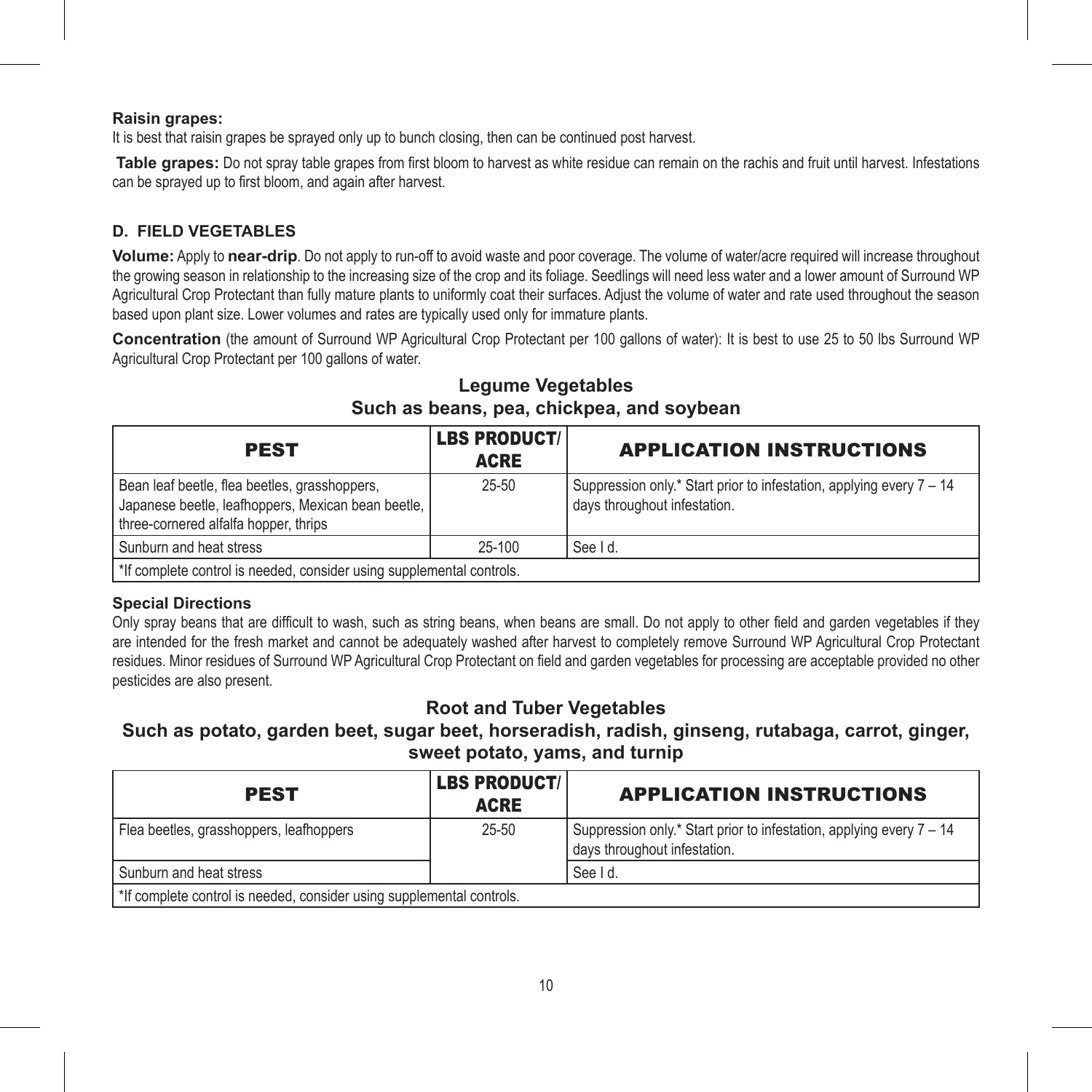## **Fruiting Vegetables** Such as tomato, pepper<sup>1</sup> and including eggplant<sup>1</sup>

| <b>PEST</b>                                                                                                                                                                                                                                         | <b>LBS PRODUCT/</b><br><b>ACRE</b> | <b>APPLICATION INSTRUCTIONS</b>                                                                      |
|-----------------------------------------------------------------------------------------------------------------------------------------------------------------------------------------------------------------------------------------------------|------------------------------------|------------------------------------------------------------------------------------------------------|
| Cucumber beetles, flea beetles, grasshoppers,<br>leafhoppers, thrips                                                                                                                                                                                | $12.5 - 50^2$                      | Suppression only.* Start prior to infestation, applying every 7 - 14<br>days throughout infestation. |
| Sunburn and heat stress                                                                                                                                                                                                                             | 25-100                             | See Id.                                                                                              |
| <sup>1</sup> For fresh market apply only up to 1/4 of fruit size unless washing capabilities are sufficient.<br><sup>2</sup> 12.5 lbs/25 gallons preferred up to fruit set<br>*If complete control is needed, consider using supplemental controls. |                                    |                                                                                                      |

## **Bulb Vegetables Such as onions, garlic, leek and shallot**

| <b>PEST</b>                                                           | <b>LBS PRODUCT/</b><br><b>ACRE</b> | <b>APPLICATION INSTRUCTIONS</b>                                                                                                                                           |
|-----------------------------------------------------------------------|------------------------------------|---------------------------------------------------------------------------------------------------------------------------------------------------------------------------|
| Thrips                                                                | $25 - 50$                          | Suppression only.* Start prior to infestation, applying every 5 - 7<br>days throughout infestation. Good coverage down into the plant<br>crown is essential for efficacy. |
| Sunburn and heat stress                                               | $25-100$                           | See Id.                                                                                                                                                                   |
| *If complete control is needed, consider using supplemental controls. |                                    |                                                                                                                                                                           |

## **Cucurbit Vegetables**

## **Such as cucumber, summer and winter squash, pumpkin, citron melon, muskmelon, and watermelon**

| <b>PEST</b>                                                           | <b>LBS PRODUCT/</b><br><b>ACRE</b> | <b>APPLICATION INSTRUCTIONS</b>                                                                                            |
|-----------------------------------------------------------------------|------------------------------------|----------------------------------------------------------------------------------------------------------------------------|
| Cucumber beetle, grasshoppers                                         | $25 - 50$                          | Suppression only.* Start prior to infestation, applying every 5 - 7<br>days, with the first two applications 3 days apart. |
| Powdery mildew                                                        |                                    | Suppression only.* Apply every 7-14 days as required to maintain<br>coverage.                                              |
| Sunburn and heat stress                                               | 25-100                             | See I d.                                                                                                                   |
| *If complete control is needed, consider using supplemental controls. |                                    |                                                                                                                            |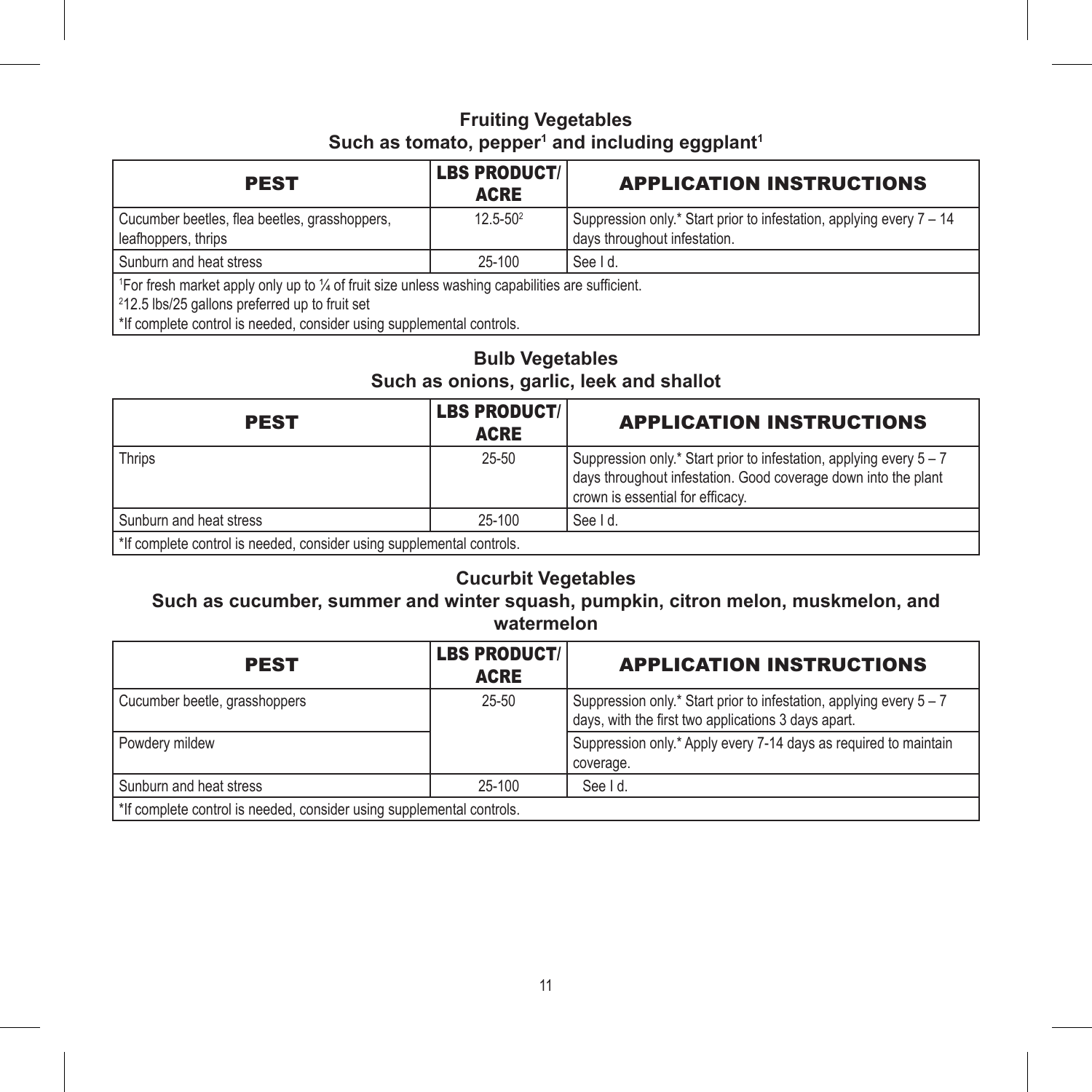#### **Brassica (Cole) Leafy Vegetables**

## **Such as broccolis, Brussels sprouts, Chinese cabbages, cauliflower, collards, cabbages, mustard greens, kale, canola and kohlrabi**

| <b>PEST</b>                                                           | <b>LBS PRODUCT/</b><br><b>ACRE</b> | <b>APPLICATION INSTRUCTIONS</b>                                                                                                                         |
|-----------------------------------------------------------------------|------------------------------------|---------------------------------------------------------------------------------------------------------------------------------------------------------|
| Flea beetles, grasshoppers                                            | $25 - 50$                          | Suppression only.* Use only in early season to avoid residue at<br>harvest. Apply every 7 - 10 days making sure to wet the plant<br>surface completely. |
| Sunburn and heat stress                                               |                                    | See Id.                                                                                                                                                 |
| *If complete control is needed, consider using supplemental controls. |                                    |                                                                                                                                                         |

#### **Leafy Vegetables (non-Brassica)**

### **Such as arugula, celery, lettuces, parsley, rhubarb and spinach**

| <b>PEST</b>                                                           | <b>LBS PRODUCT/</b><br><b>ACRE</b> | <b>APPLICATION INSTRUCTIONS</b>                                                                                                                                                         |
|-----------------------------------------------------------------------|------------------------------------|-----------------------------------------------------------------------------------------------------------------------------------------------------------------------------------------|
| Flea beetles, grasshoppers                                            | $25 - 50$                          | Suppression only.* Use only in early season to avoid residue at<br>harvest. Start prior to infestation. Apply every 3 - 5 days to maintain<br>adequate coverage throughout infestation. |
| Sunburn and heat stress                                               |                                    | See Id.                                                                                                                                                                                 |
| *If complete control is needed, consider using supplemental controls. |                                    |                                                                                                                                                                                         |

## **Asparagus**

| <b>PEST</b>                                                           | <b>LBS PRODUCT/</b><br><b>ACRE</b> | <b>APPLICATION INSTRUCTIONS</b>                                                                                                  |
|-----------------------------------------------------------------------|------------------------------------|----------------------------------------------------------------------------------------------------------------------------------|
| Common and spotted asparagus beetle,<br>grasshoppers                  | $12.5 - 25$                        | Suppression only.* Start prior to infestation. Apply every 7 - 10 days<br>being sure to maintain coverage throughout infestation |
| Sunburn and heat stress                                               |                                    | See I d.                                                                                                                         |
| *If complete control is needed, consider using supplemental controls. |                                    |                                                                                                                                  |

#### **E. OTHER AGRICULTURAL CROPS**

**Volume:** Apply to **near-drip**. Do not apply to run-off to avoid waste and poor coverage. The volume of water per acre required will increase throughout the growing season in relationship to the increasing size of the crop and its foliage.

**Concentration** (the amount of Surround WP Agricultural Crop Protectant per 100 gallons of water): It is best to use 25 to 50 lbs Surround WP Agricultural Crop Protectant per 100 gallons of water.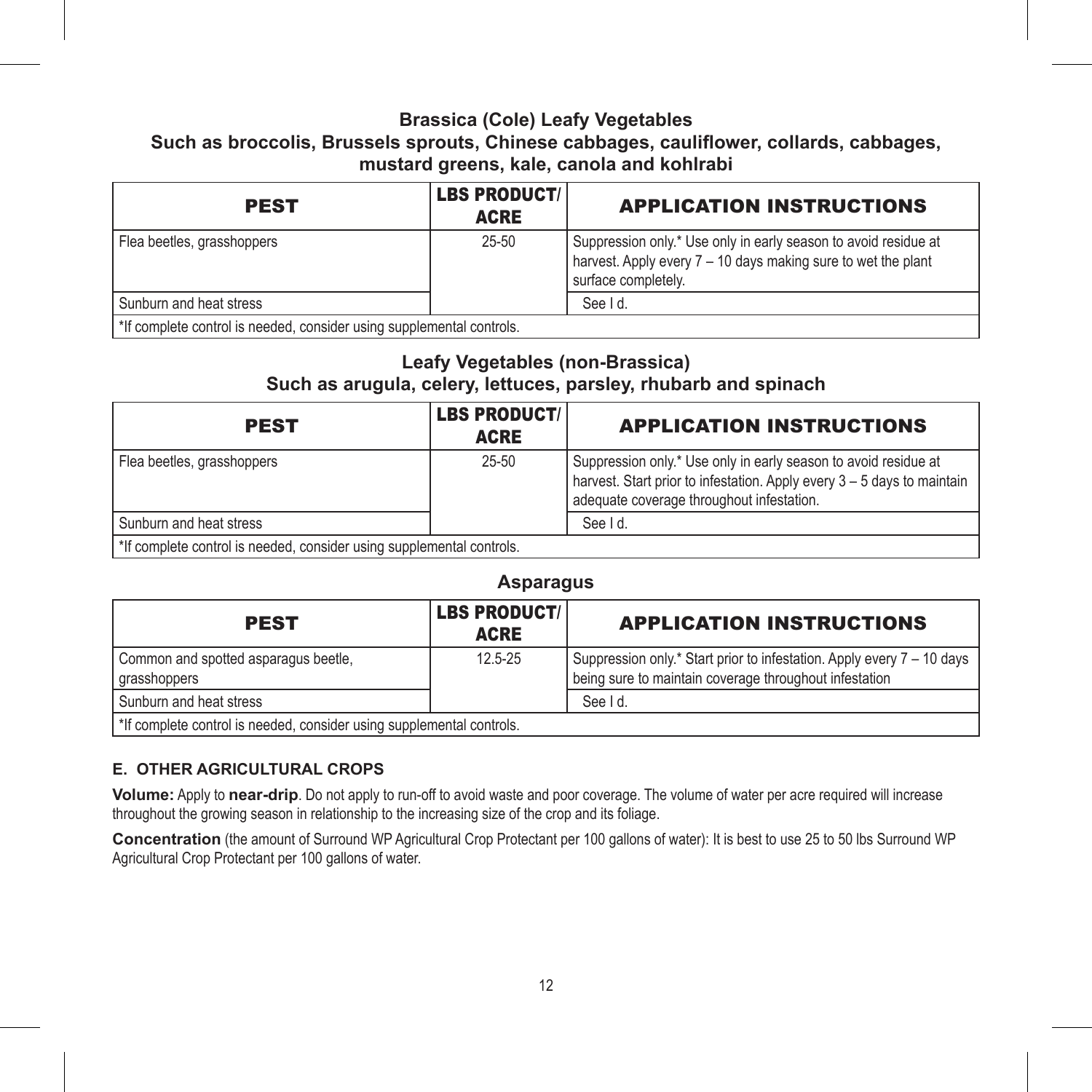### **Cotton**

| <b>PEST</b>                                                           | <b>LBS PRODUCT/</b><br><b>ACRE</b> | <b>APPLICATION INSTRUCTIONS</b>                                                                                   |
|-----------------------------------------------------------------------|------------------------------------|-------------------------------------------------------------------------------------------------------------------|
| Boll weevil, cotton fleahopper, flea beetles,<br>grasshoppers, thrips | $25 - 50$                          | Suppression only.* Start prior to infestation. Spray every 7 - 14 days<br>with the first two spravs 7 davs apart. |
| Heat stress                                                           | $25-100$                           | See I d.                                                                                                          |
| *If complete control is needed, consider using supplemental controls. |                                    |                                                                                                                   |

### **Cereal Grains and Nongrass Animal Feeds Such as corn, popcorn, oats, barley, wheat, rice, sorghum and alfalfa**

| <b>PEST</b>                                                           | <b>LBS PRODUCT/</b><br><b>ACRE</b> | <b>APPLICATION INSTRUCTIONS</b>                                                                                                                                                                     |
|-----------------------------------------------------------------------|------------------------------------|-----------------------------------------------------------------------------------------------------------------------------------------------------------------------------------------------------|
| Armyworm, flea beetles, grasshoppers, leafhoppers,<br>thrips          | 12.5-37.5                          | Suppression only.* Start prior to infestation. Apply every 5 - 10<br>days during infestation, with the first two applications 3 days apart.<br>Tighten spray intervals during fast growing periods. |
| Sunburn and heat stress                                               | 25-100                             | See I d.                                                                                                                                                                                            |
| *If complete control is needed, consider using supplemental controls. |                                    |                                                                                                                                                                                                     |

## **Tropical Crops**

## **Such as coffee, avocado, banana, guava, mango, passion fruit, starfruit, papaya and pineapple**

| <b>PEST</b>                                                                                                  | <b>LBS PRODUCT/</b><br><b>ACRE</b> | <b>APPLICATION INSTRUCTIONS</b>                                                                                         |
|--------------------------------------------------------------------------------------------------------------|------------------------------------|-------------------------------------------------------------------------------------------------------------------------|
| Avocado looper, coconut bug, fruit flies,<br>grasshoppers, leafhoppers, leafrollers, mango<br>weevil, thrips | $25 - 50$                          | Suppression only.* Start prior to infestation. Apply minimum of 2<br>applications 7 - 14 days apart during application. |
| Sunburn and heat stress                                                                                      |                                    | See I d. Aerial application is best for banana.                                                                         |
| *If complete control is needed, consider using supplemental controls.                                        |                                    |                                                                                                                         |

#### **Special Directions**

Initial application over waxy surfaces such as mango fruit can bead and not spread adequately.

### **Miscellaneous Crops Such as artichoke, fig, hops, globe, kiwifruit, olives, okra, paw paw, peanut, persimmon, pomegranate, strawberry and water chestnut**

| <b>PEST</b>                                                                      | <b>LBS PRODUCT/</b><br><b>ACRE</b> | <b>APPLICATION INSTRUCTIONS</b>                                                                   |
|----------------------------------------------------------------------------------|------------------------------------|---------------------------------------------------------------------------------------------------|
| Flea beetles, fruit flies, grasshoppers, leafhoppers,<br>olive fruit fly, thrips | $25 - 50$                          | Suppression only.* Start prior to infestation. Spray every 7 - 14 days<br>throughout infestation. |
| Sunburn and heat stress                                                          |                                    | See Id.                                                                                           |
| *If complete control is needed, consider using supplemental controls.            |                                    |                                                                                                   |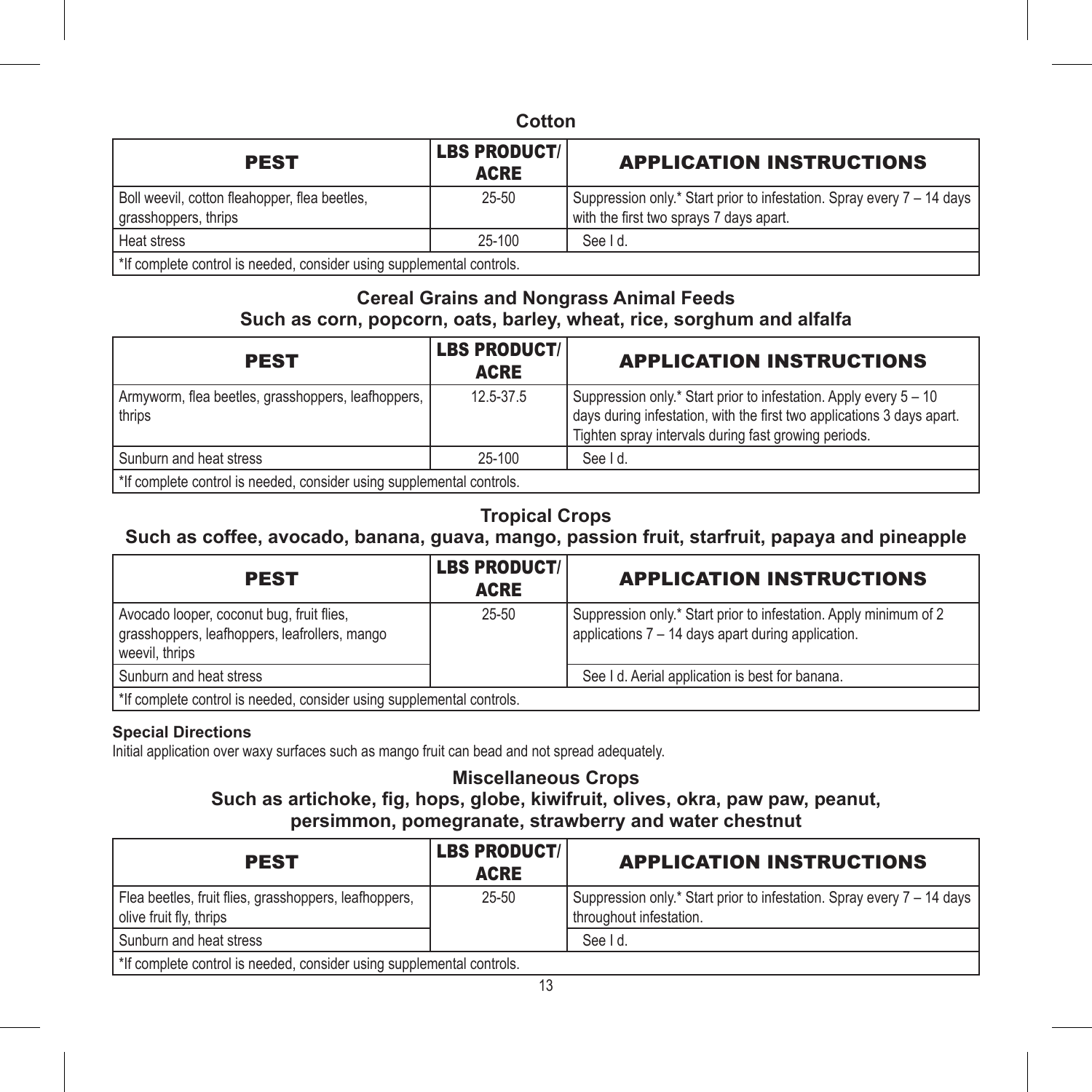## **F. NON-FOOD CROPS**

### **Nursery and Ornamental Plants and Trees**

**Such as landscape plants, flowers or ornamental tree seedlings/saplings in nurseries or field plantings and Forest Trees\*\* (deciduous or evergreen) in nurseries or field plantings**

| <b>PEST</b>                                                                                                            | <b>LBS PRODUCT/</b><br><b>ACRE</b> | <b>APPLICATION INSTRUCTIONS</b>                                                                                                                                                                                                                                       |
|------------------------------------------------------------------------------------------------------------------------|------------------------------------|-----------------------------------------------------------------------------------------------------------------------------------------------------------------------------------------------------------------------------------------------------------------------|
| Black vine weevil, diabrotica beetle, grasshoppers,<br>leafhoppers including sharpshooters, Japanese<br>beetle, thrips | 6.25-37.5                          | Suppression only.* Start prior to infestation. Spray every 5 - 7 days<br>throughout infestation.                                                                                                                                                                      |
| Deer, rabbit                                                                                                           |                                    | Suppression only.* Start prior to animal feeding and maintain<br>coverage during feeding period. For plants on which Surround<br>WP Agricultural Crop Protectant does not adhere well, re-spray as<br>soon as possible following rainfall or protection will be lost. |
| Sunburn and heat stress                                                                                                |                                    | See I d. Reduces transplant shock and heat stress when<br>transplanting nursery stock to the field or garden. Do not dip<br>transplants into Surround WP Agricultural Crop Protectant solution.                                                                       |
| *If complete control is needed, consider using supplemental controls.<br>**Sunburn and heat stress only.               |                                    |                                                                                                                                                                                                                                                                       |

#### **Special Directions**

Plants treated with Surround WP Agricultural Crop Protectant will appear white from application. If this is undesirable, do not spray. On cut-flower plants, it is best to spray only the leafy foliage of the plant so that cuttings are not affected.

## **Christmas Trees and Hybrid Poplar Plantations**

| <b>PEST</b>             | <b>LBS PRODUCT/</b><br><b>ACRE</b> | <b>APPLICATION INSTRUCTIONS</b>                                                                                                                                   |
|-------------------------|------------------------------------|-------------------------------------------------------------------------------------------------------------------------------------------------------------------|
| Sunburn and heat stress | $25 - 75$                          | See I d. Use 25-50 lbs in 100 gals of water for best results. Spray<br>2 applications 14 days apart prior to heat event. Stop sprays 30<br>days prior to harvest. |

#### **G. GREENHOUSE: INCLUDING ENCLOSED WALL AND SHADE HOUSE GROWN PLANTS**

**Edible and Non-food crops (refer to Section II.f. for a list of Non-food crops) Such as all crops listed on this label** 

| <b>PEST</b>                                                                                                    | <b>LBS PRODUCT/</b><br><b>ACRE</b> | <b>APPLICATION INSTRUCTIONS</b>                                                                                                                                                                                                                |
|----------------------------------------------------------------------------------------------------------------|------------------------------------|------------------------------------------------------------------------------------------------------------------------------------------------------------------------------------------------------------------------------------------------|
| Pests as listed under specific crop groups and non-<br>food crops on this label (refer to sections II.a. - f.) | 6.25-37.5                          | Suppression only.* Start prior to infestation. Spray every 5 - 7 days<br>being sure to maintain coverage, especially on new growth. Exercise<br>extra care to cover undersides of leaves when targeting pests that<br>inhabit leaf undersides. |
| *If complete control is needed, consider using supplemental controls.                                          |                                    |                                                                                                                                                                                                                                                |

14